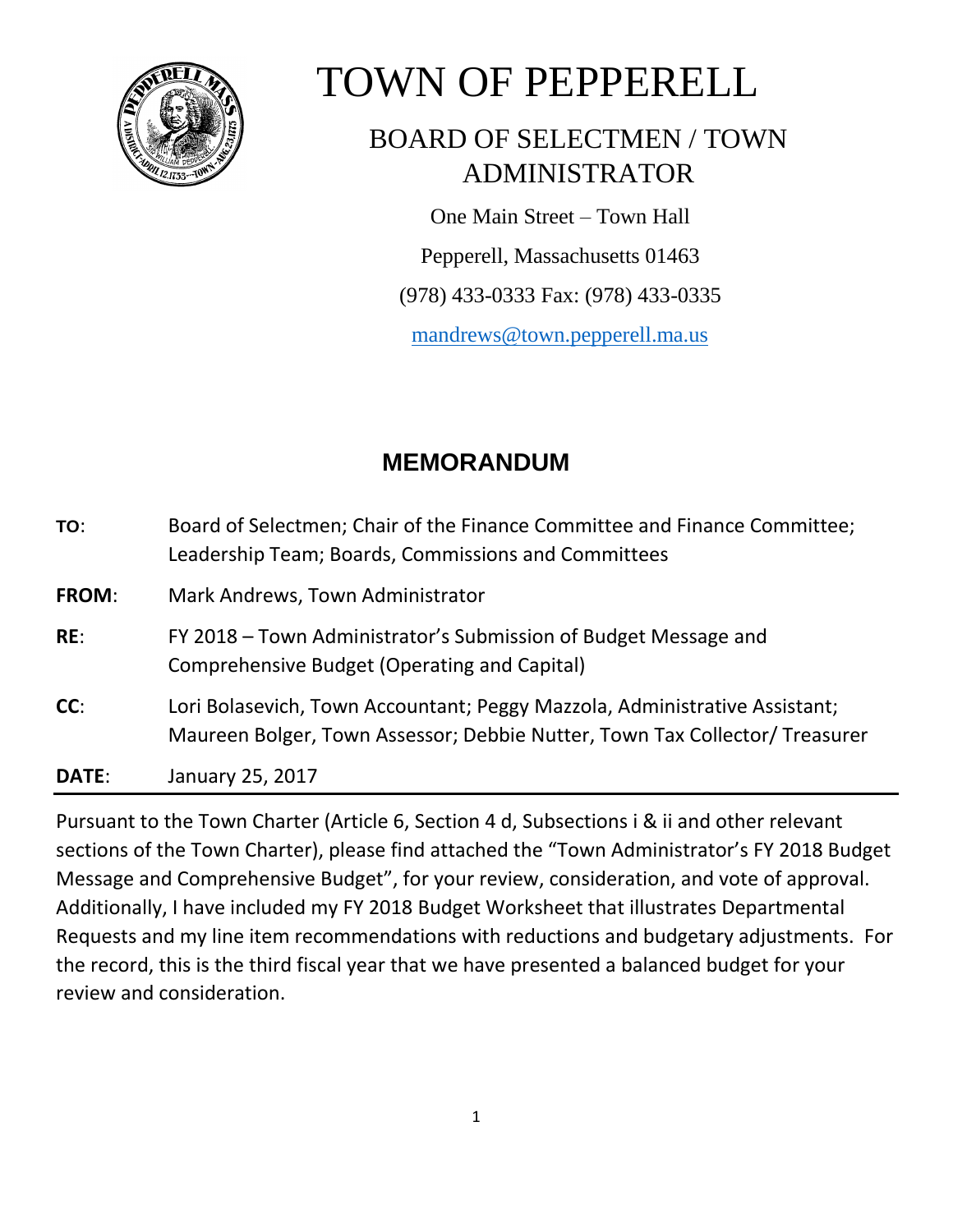I would like to express my sincere appreciation to Stephen Themelis, Melissa Tzanoudakis and Roland Nutter of the Board of Selectmen, our entire Financial Team, including, Lori Bolasevich, Town Accountant; Peggy Mazzola, Administrative Assistant; Maureen Bolger, Town Assessor; Debbie Nutter, Town Tax Collector/ Treasurer; John Ladik, Chair of the Finance Committee and the entire Town Finance Committee; and the entire Town Leadership Team and Departmental Staff, Town Boards, Committees and Commissions for their unyielding support and expert assistance. Your help is truly appreciated and greatly valued!

#### **Budget Message - FY 2018 State Budget Process and Projections:**

On January 21, 2017, Governor Charlie Baker announced that he will propose an increase in unrestricted local aid for municipalities in his House 1, FY 2018 State Budget. Speaking at the Massachusetts Municipal Association's (MMA) Annual Meeting, Governor Charlie Baker announced that unrestricted local aid will increase by 100% of State tax revenue growth (3.9%) in the Baker-Polito Administration's Fiscal Year 2018 budget proposal, which amounts to over \$40 million. This is the second year in a row that the Baker Administration followed this financial funding policy that provides a solid foundation for funding municipal local aid. This is a solid economic indicator of our continued "state and local government partnership" commitment and I estimate that it will translate into an additional estimate of \$55,967 for Pepperell. Governor Baker made his State of the State address on Tuesday January 24, 2017 before the Massachusetts State Legislature. I will provide a full analysis of the FY 2018 State budget as it relates to municipal management, once I get to review the details in the Governor's FY 2018 spending plan. In addition, he recommended an increase of \$90 million for school aid, which is a positive budget and economic indicator. Last, he is proposing an additional \$8.8 million for state grants that are important to Pepperell, such as Community Compact Cabinet grants, District Local Technical Assistance grants (DLTA) technical assistance which we are using on the Main Street Corridor, the Master economic development plan and other key capital proposals.

As you are aware, the Governor's FY 2018 budget will need to be reviewed and passed by the House and Senate, which will set the budget tone and tenor for state aid to the Town and for the North Middlesex Regional School District and the Nashoba Valley Technical School District. The increase in local and school aid is a solid signal that State Leaders are focused on assisting towns like Pepperell and our partners at the North Middlesex Regional School District (NMRSD) and the Nashoba Valley Technical High School (NVTHS). As of this report, I have included our best estimates for State and School aid. The State Legislature will then take up the Governor's House 1 budget shortly thereafter the Governor's budget release. Please be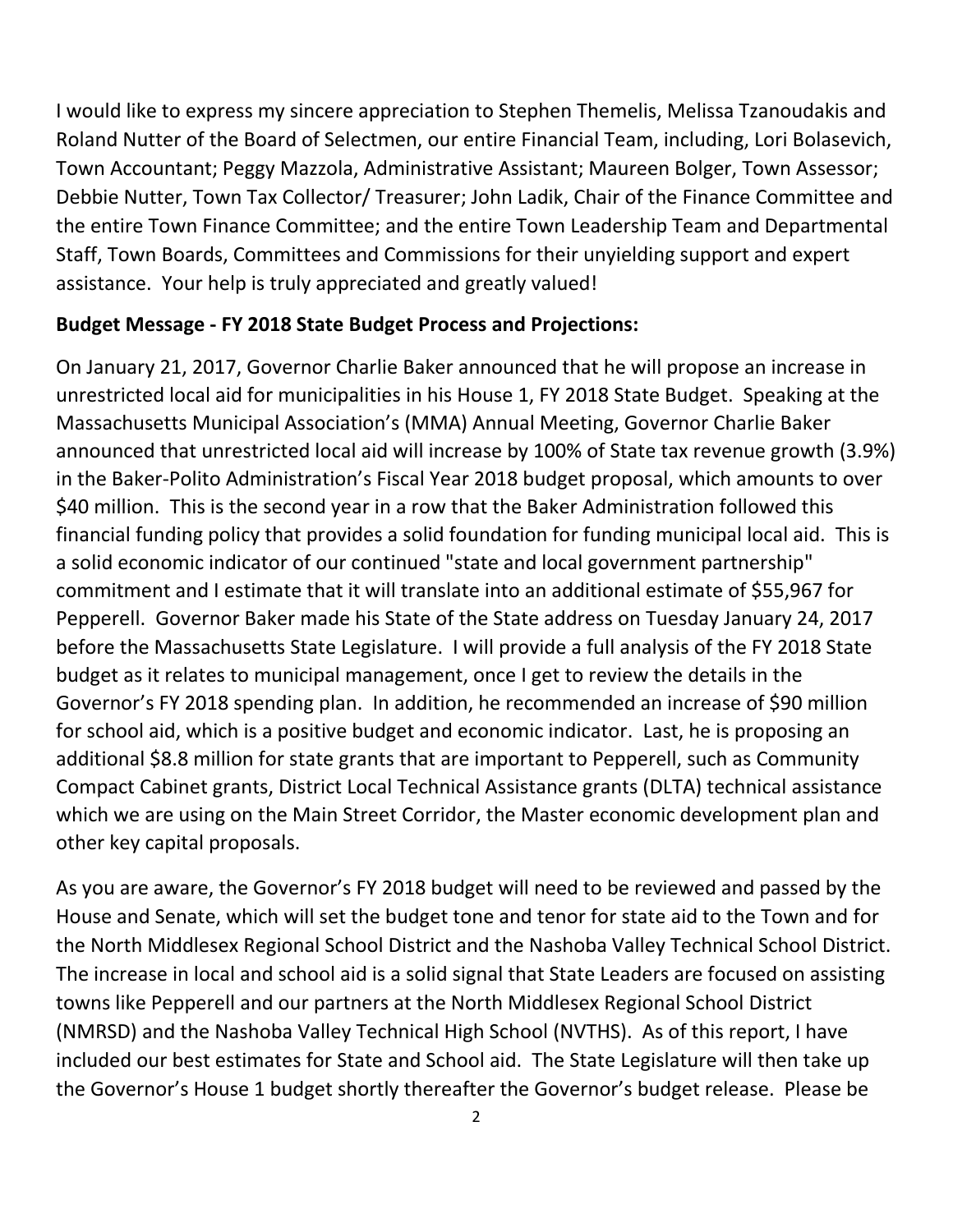advised that the State Legislature weighed in and the House and Senate Ways and Means committees met to create a joint agreement on state tax collections. State revenue is estimated to increase by 3.9% for FY 2018. This analysis provides the basis for agreement on tax collection numbers for use in the governor's budget recommendation and by the House and Senate. This practice is very helpful to municipalities and the overall budget preparation process. Moreover, the Town Accountant and Town Administrator have been monitoring local revenue generation through FY 2017. As of December 31, 2016, the town General Fund has collected 65.61% out of a benchmark of 50%, or a 15.61% increase. This supports recent trends on local revenues.

#### **Budget Message – Economic Development, Employment and Credit Rating:**

The creation of good paying jobs is a key to economic success and this strategy has been a hallmark of the current Board of Selectmen and Town Administration. The Town Administration continues to make economic development and job creation a top priority. According to the Massachusetts Division of Unemployment Assistance, the State's unemployment rate was 2.7 % and the Town of Pepperell had an unemployment rate of 2.3 %. Moreover, the national unemployment rate is currently at 4.9%. Job creation has been a critical element in restoring property values and providing disposable income to our local economy. The Administration is working on various economic development initiatives that will create jobs and expand our local business base. Please note that the unemployment rate is based on a monthly sample of households. The job estimates are derived from a monthly sample survey of employers. As a result, the two statistics may exhibit different monthly trends. The Town of Pepperell has continued to demonstrate solid economic resiliency and has followed the State's pattern of economic strength. Both the State's October 2016 unemployment rate and the town's unemployment rate remain lower than the national rate of 4.9 percent reported by the Bureau of Labor Statistics. Over the past year, Pepperell has improved its job growth and reduced our unemployment rate with solid job creation efforts.

Please see State Chart below:

#### **MASSACHUSETTS DIVISION OF UNEMPLOYMENT ASSISTANCE**

| Location             | <b>Labor Force</b> |             |                    | <b>Employment</b>  |             |                                                                                                                                                           | <b>Unemployment</b> |             |                    | Rate        |             |                    |
|----------------------|--------------------|-------------|--------------------|--------------------|-------------|-----------------------------------------------------------------------------------------------------------------------------------------------------------|---------------------|-------------|--------------------|-------------|-------------|--------------------|
|                      | Nov<br>2015        | Oct<br>2016 | <b>Nov</b><br>2014 | <b>Nov</b><br>2015 | Oct<br>2016 | Nov<br>2014                                                                                                                                               | <b>Nov</b><br>2015  | Oct<br>2016 | <b>Nov</b><br>2014 | Nov<br>2015 | Oct<br>2016 | <b>Nov</b><br>2014 |
| <b>Massachusetts</b> |                    |             |                    |                    |             | $\mid$ 3,551,400 $\mid$ 3,608,800 $\mid$ 3,587,900 $\mid$ 3,390,200 $\mid$ 3,491,500 $\mid$ 3,408,600 $\mid$ 161,100 $\mid$ 117,300 $\mid$ 179,300 $\mid$ |                     |             |                    | 4.5%        | $2.7 \%$    | 5.0%               |
| Pepperell            | 6.734              | 6.952       | 6.957              | 6.462              | 6.795       | 6.668                                                                                                                                                     | 272                 | 157         | 289                | $3.9 \%$    | $2.3 \%$    | 4.2%               |

#### **Massachusetts Labor Force Data and National Unemployment Rate – Most Recent 13 Months**

Source--Note: Labor force estimates are based upon time series models that use a combination of data from the Current Population Survey (CPS), the Current Employment Statistics (CES) survey and the Unemployment Insurance (UI) system. They also include seasonal and trend components.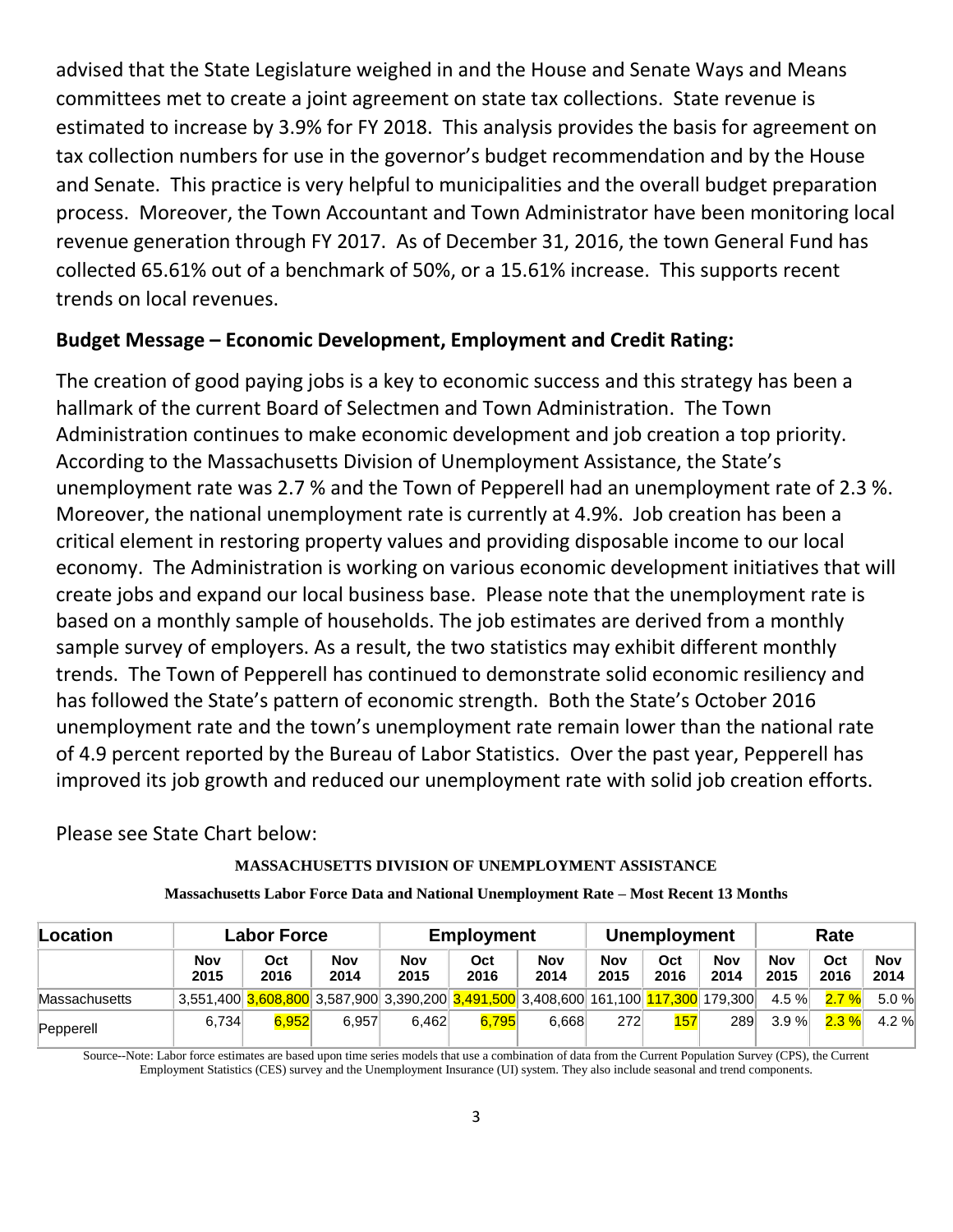It is important to note that Pepperell is making strides with major economic development projects in FY 2018. These projects include the new "Pepperell Place Business Center" located at 20 Mill Street along the Main Street corridor. Currently, under Phase I of the business plan, four new businesses have relocated to this new business center—Cell Treat, Bionostics, All Things Jeep and Fitness Your Weight Gym. Over forty (40) new jobs have been created in Pepperell.

This complex was acquired by the Lexvest Group in December 2015. The business model has been very successful in the region and it is designed to attract numerous businesses of various sizes (e.g. 5,000 sq. ft. to 25,000 sq. ft.) to fill in the new center. The renovation of the east wing, has produced an interesting business development plan that includes "Small Business Suites" that reflect a flexible business plan designed to meet companies expansion planning. This is an exhilarating opportunity in furthering our economic development plans for the future by creating jobs and productive investment in the Town of Pepperell.

In the wake of the redevelopment of the former Mill Site, 1A Auto has advanced their plans for a new 100,000 square foot office building. The project investment is projected at \$26.8 million which includes \$25 million in soft and hard construction and related costs, and \$1.8 million for personal property and associated equipment. As you know, the "mill site" is a challenging setting from both an environmental and redevelopment standpoint. This proposed facility will house their corporate headquarters and call center and retain 95 jobs in the Town of Pepperell. In addition, the new \$26.8 million facility will create 150 jobs that will require a blend of skills, including software engineers, product development personnel, call center operators, information technology experts and office and specialized administrative staff.

#### **Budget Message – Major Grants:**

In addition, on January 23, 2017, the Town signed a "Letter of Agreement" with the Northern Middlesex Council of Governments (NMCOG) that further fund and continue critical economic development projects during 2017-2018 with District Local Technical Assistance (DLTA) funds. First, a review of the "Main Street" corridor will be undertaken to determine the best economic development plans for this area. Given the new business development along Main Street and ancillary side streets, this study will be critical for future economic growth. Moreover, a second economic study will focus on an overall "Master Economic Development Strategy" for the town. These studies are included in our basic assessment from Northern Middlesex Council of Governments (NMCOG) and there is no additional charge for these professional services. Our Economic Development Advisory Committee (EDAC) has been instrumental in coordinating these important grants.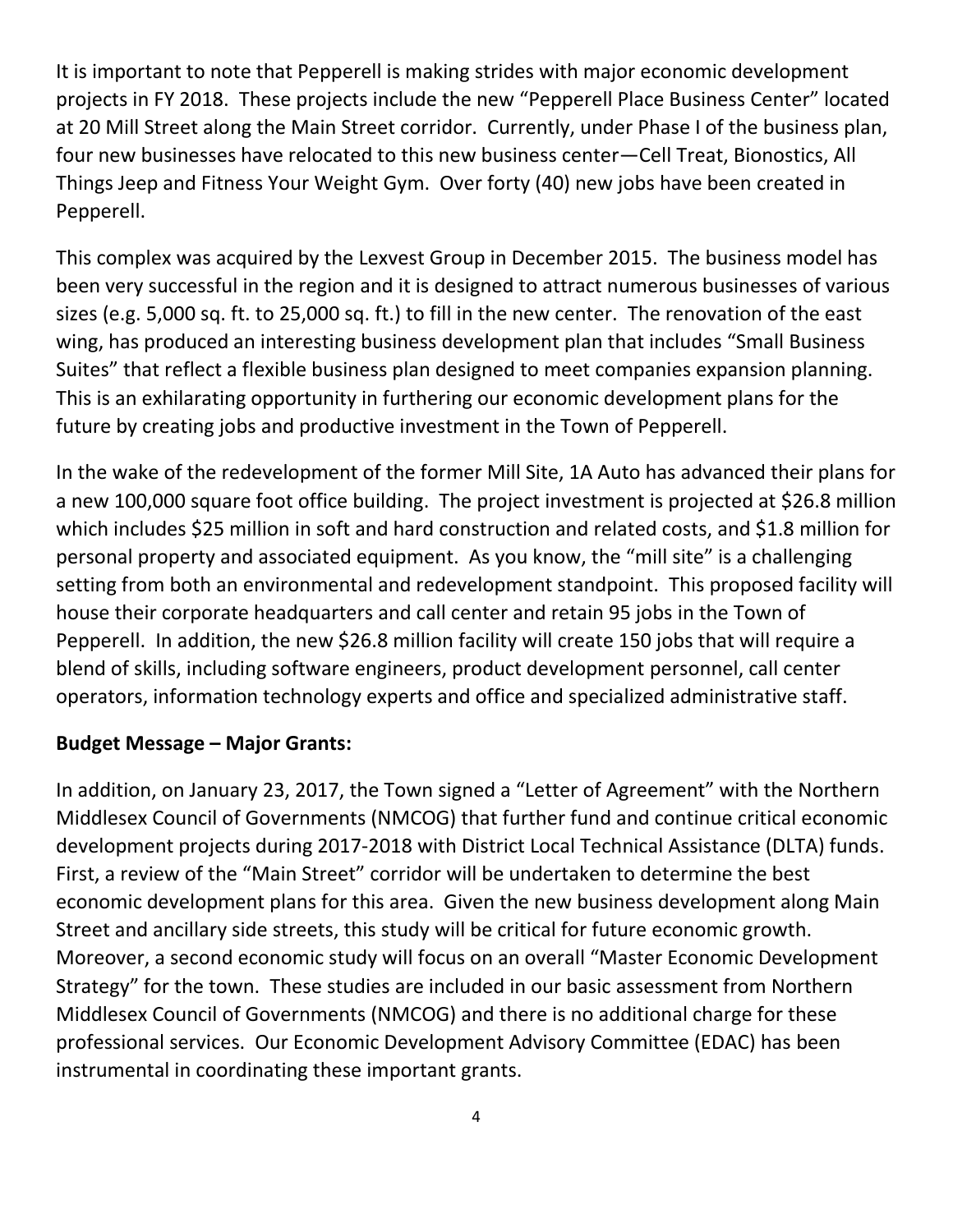In addition, the Town filed a third grant application to use District Local Technical Assistance (DLTA) funds for funding for a "Master Plan" that is needed for our town's planning efforts.

This grant application was filed in conjunction with a "Best Practices" application under the Commonwealth's Community Compact Cabinet grant program and reflects the Town Administration's strong commitment to aggressively pursue grant opportunities.

In addition, the town received a Moody's Investors Service signal in their "Issuer Comment" dated December 31, 2016, that reported the following on Pepperell's "Economy and Tax base"—"the economy and tax base of the town are very healthy and are a modest credit strength when compared with its Aa3 rating." Moreover, under the section entitled "Credit Overview", Moody's assessed Pepperell's credit rating as "very healthy, and its Aa3 rating is equal to the median rating of Aa3 for US cities. Key credit factors include a moderate pension liability with a negligible debt burden." This is a solid financial assessment for the Town of Pepperell.

#### **Budget Message – Debt Position:**

Over the past two fiscal years, the Town has worked to reduce its long term debt. In part, this has been directly tied to the refinancing of long term debt with a goal of gaining the benefits of lower interest rates and reducing interest expenses now, and in the future. The town's General Fund long term debt has been reduced from \$141,413 in FY 2017 to \$121,173 in FY 2018, which is this is a reduction of \$20,240 or 14.3%. The Town's General Fund short term debt is static at \$36,187. In the "Issuer Comment" dated December 31, 2016, Moody's Investors Service indicated that the "*Town has small debt and pension burdens, which are favorable when compared with the assigned rating of Aa3*." This is a positive sign for the town's debt position as reported by Moody's Investors Service.

The Town Administration and Treasurer/Collector have worked closely over the past two years to present to the Board of Selectmen a multi-year long term debt plan to reduce interest costs and lower our outstanding debt. Further, the Board of Selectmen authorized the issuance of bonds or notes for the purpose of refunding all or any portion of its bonds under Chapter 44, Section 21A of the Massachusetts General Laws. This plan was guided by UniBank, the town's financial advisor. The Town reduced its debt by \$153,151 through reduced interest savings over the entire term of the plan.

For FY 2018, the Town of Pepperell's estimated portion of long term debt service (as a Debt Exclusion) for the North Middlesex Regional School District is \$578,842 in total (e.g. Nissitissit at \$316,450; Varnum Brook at \$0; and the New High School at \$262,392). Additionally, the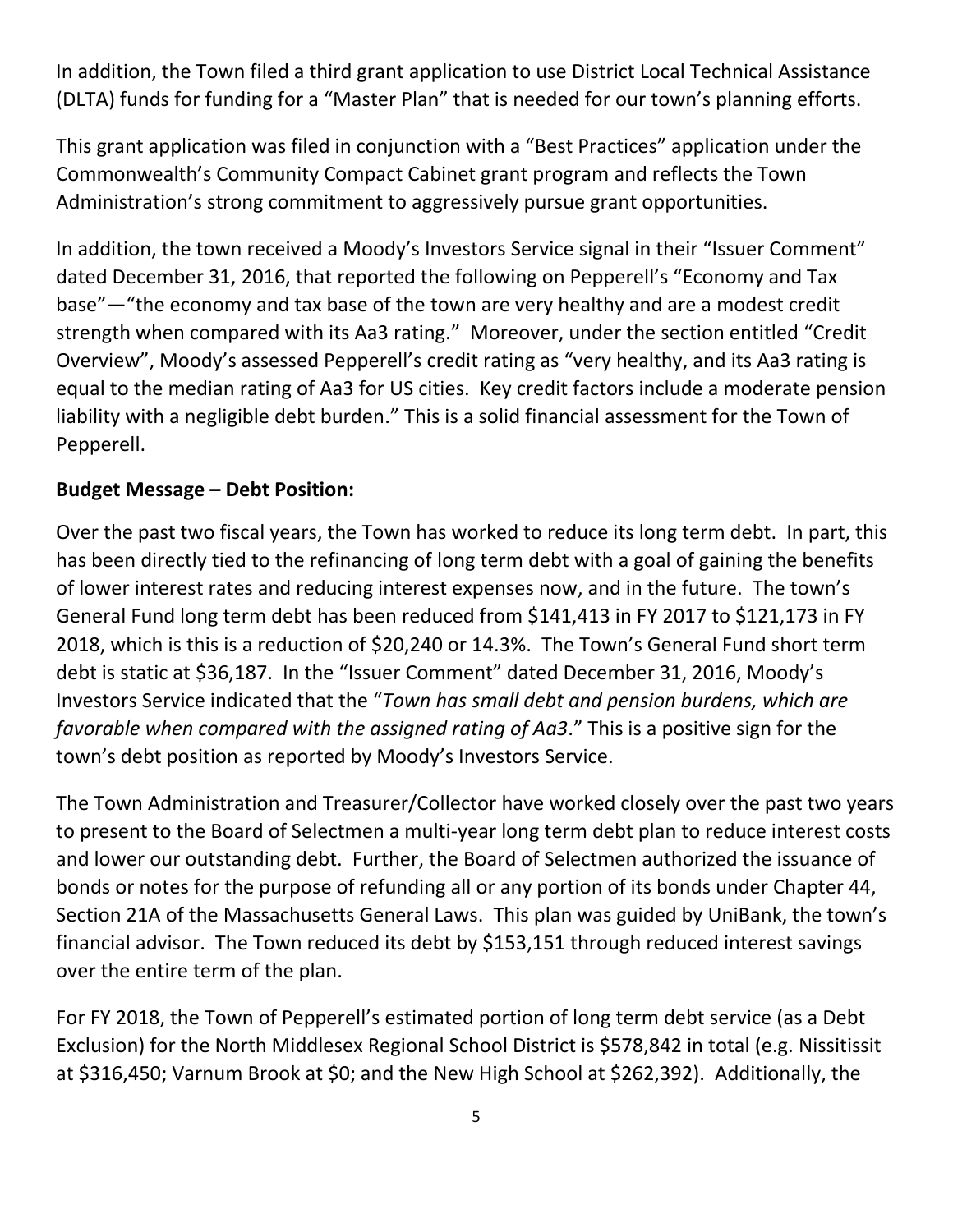town has long term debt associated with the Nashoba Valley Technical School District (Debt Exclusion at \$134,212). The Town Administration is exploring alternative methods of long term financing for larger capital items (e.g. a new fire ladder truck, ambulances, heavy equipment) with UniBank, our Financial Advisors.

I will continue to carefully monitor our overall debt position and explore any other methods of reducing our debt.

## **FY 2018 Local Budget Development and Formation:**

The FY 2018 municipal budget is balanced. Our FY 2018 operational and capital budget is \$24,192,874 (please see budget highlights, supplemental budget documents and pertinent attachments). The local budget formation was based upon local revenues and the best state estimates of local and school aid as of the writing of this budget message. It is imperative that the town keep a close watch on State aid for both the town and our regional schools.

During the month of December 2016 and January 2017, the Finance Committee and Town Administration held the "first reading" of the budget with the Leadership Team and all Town Departments. This was an aggressive schedule. After in depth presentations by our Leadership Team, I worked closely with each department to review on a line-item basis, their operating and capital requests. This process was used to close an initial \$719,947 in requests to the FY 2018 budget. This was the "second reading" of the budget. In the end, the proposed FY 2018 budget was reduced through cuts, consolidations and apportionments to produce the Town Administrator's FY 2018 balanced budget. This budget review and reduction process was modeled after balanced budget models for FY 2016 and FY 2017 that passed unanimously at Town Meeting.

Also, the Town Administrator has vigorously recommended that town departments continue to aggressively seek grants, and other forms of recurring revenue be used to cover various operating costs whenever possible. This is consistent with the FY 2018 Town Administrator's Budget Message and Instructions, which focused on cost-benefit analysis as a tool for proposed FY 2018 budget.

Moreover, \$235,470 in capital requests have been recommended for funding with "certified free cash", an appropriate funding source for one-time capital expenses. The capital budget recommendation for FY 2018 represents a significant investment in capital improvements for the town. Also, it continues a solid process for financing capital items on our Five Year Capital Improvement Plan. In addition, as a designated "Green Community", the Town received and completed \$152,910 of energy conservation improvements in both town buildings and our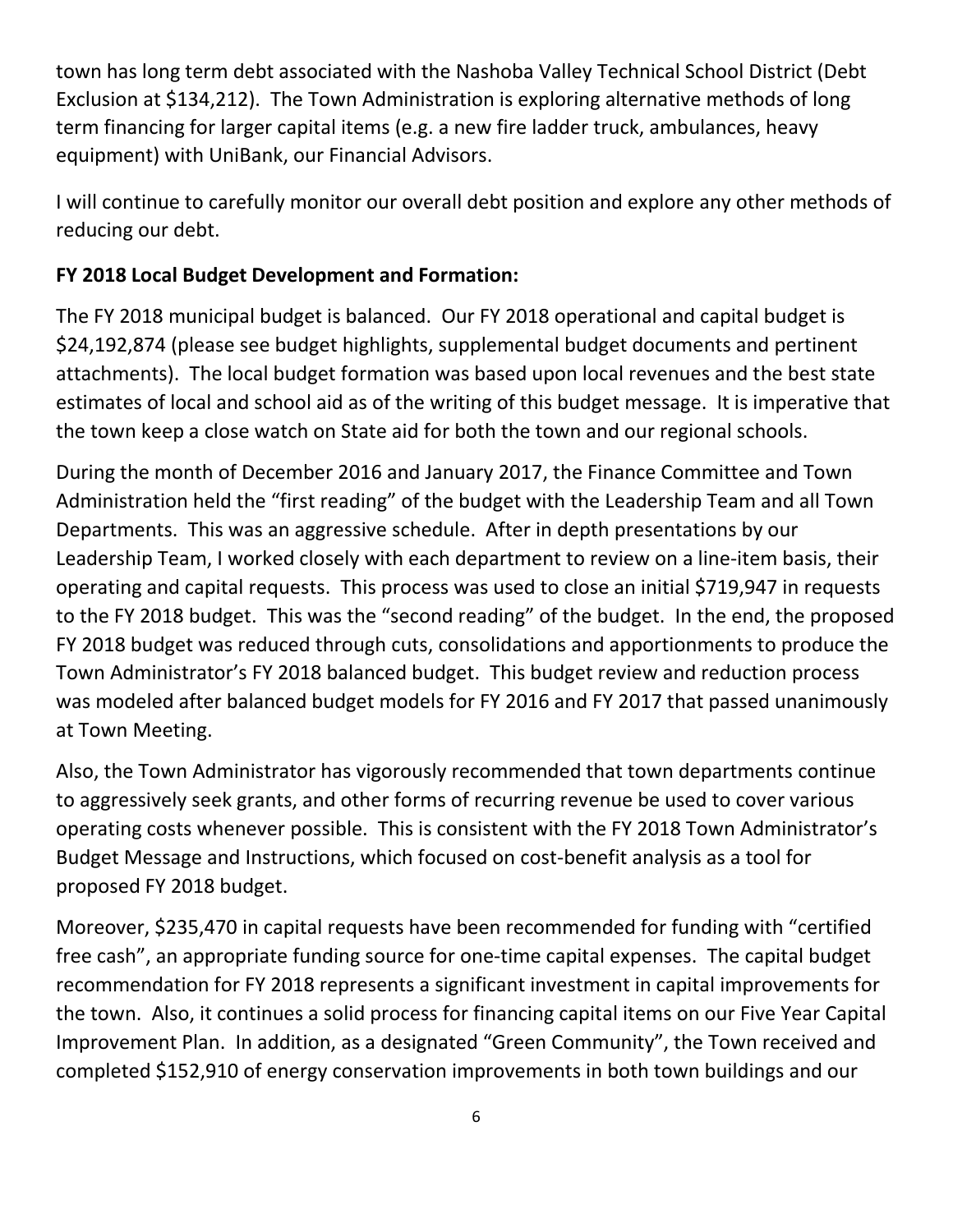schools in Pepperell. This was a monumental step forward that will better position the Town for additional grants in the future.

Another strategic budgetary initiative centered upon our efforts to collect delinquent back taxes owed to the town. During FY 2016 and FY 2017, I have worked closely with Debbie Nutter, Town Tax Collector/ Treasurer to place delinquent tax accounts into tax title and collect monies due the town.

Finally, we have continued to use the standard "historical trending" in FY 2018. This format is effectively used as a budgetary tool that looks back eight (8) fiscal years and compares final budget to actual financial data. In addition, these reports function as "Financial Appropriation and Accountability Reports" (FAAR) for appropriate use throughout the fiscal year to track expenditures and continue our "Zero Based Budgeting" action plan. This new financial reporting mechanism assisted the town in budgetary planning and was instrumental in communicating various fiscal trends with our local State Legislative Delegation and their colleagues on Beacon Hill.

# **Nashoba Valley Technical High School (NVTHS)**

The Nashoba Valley Technical High School (NVTHS) FY 2018 total budget is \$1,740,503. In essence, our operating assessment for FY 2018 is \$1,606,291 and the debt service is \$134,212 for the total of \$1,740,503. This assessment is based on a modest increase of two (2) students and other factors based on the current State funding formula. A municipal officers meeting was held on January 27, 2017 to review the assessments for Nashoba Valley Technical High School.

# **Continued Partnership with Regional School District Leadership Pays Dividends – New Budget and Finance Model Underway**

The Town of Pepperell worked closely with our partners at the North Middlesex Regional School District (NMRSD) Leadership and School Committee to reduce the town's assessment. I have included our best estimate of \$13,159,439 or a 3% increase of \$383,285 over \$12,776,154 for FY 2017. The Town's estimated portion of school debt remains at the same levels we projected and are funded in the FY 2018 budget. Our unparalleled coalition of local and regional leaders committed to quality education along with joint grant opportunities have established a solid foundation for financial parity and overall success. For example, the town and NMRSD partnered in the application for designation as a "Green Community" in 2015. On December 22, 2015, the Town of Pepperell and NMRSD received this special designation and an initial Green Communities grant award of \$152,910. As of the writing of this report, all 11 town and school projects have been completed. Our joint "municipal and schools" partnership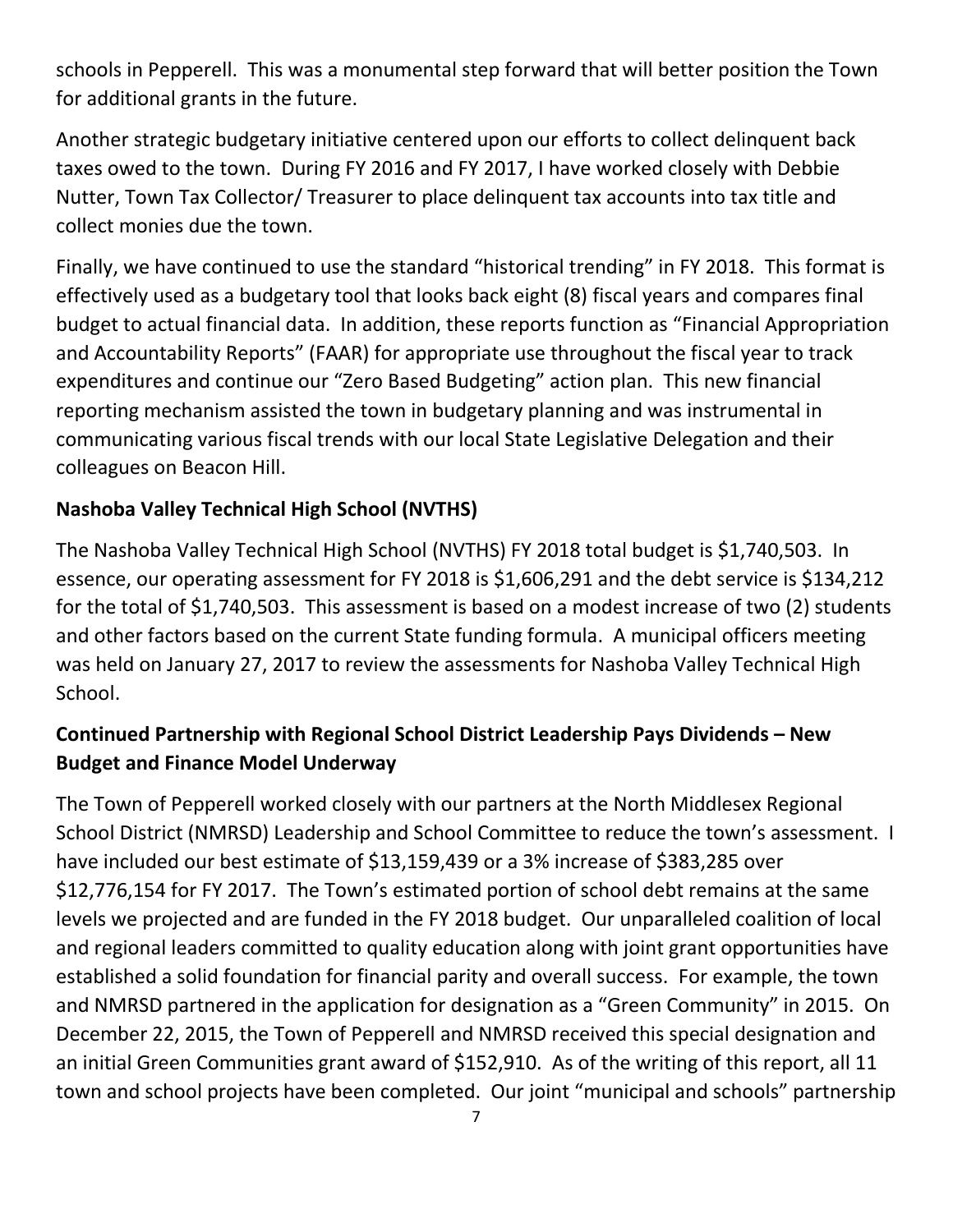provided \$52,912 of grant funds for a long needed upgrade of the energy management systems, demand control ventilation and front end upgrade at the Nissitissit Middle School; and \$30,231 of the grant funded the weatherization at the Varnum Brook Elementary School. This pioneering joint effort is aimed at securing available State grant funds while investing in our buildings and infrastructure. Also, it ultimately will improve the learning environment for our children and reduce our overall energy costs. I hope and trust that we can continue to build on this important working relationship for the future to reduce energy costs.

### **New Budget and Finance Model under Development:**

In FY 2016, the towns of Pepperell, Ashby and Townsend joined together with the North Middlesex Regional School District to collaborate on a new budget model that will assist and guide the towns and school district in this important process. This budget study is underway and is expected to be reported to each entity in the at an upcoming joint budget meeting.

# **FY 2018 Local Budget Highlights:**

- **The Town Administrator worked closely with the Board of Selectmen and Finance Committee to meet the requirements of the new Town Charter and to meet the best possible timelines.**
- **FY 2018 budget planning was an engaging and collaborative process that involved all town departments, boards, commissions and committees.**
- **Operational Budget Highlights Include—**
	- **Recommended One Full Time Police Officer at \$80,906 to the Police Department (includes, wages, health care estimate and union contract obligations) to be presented at our Fall Town Meeting.**
	- **Funded the Strong Fire Chief position at \$80,000 which required an additional \$3,519 for this position. This recommendation was made via a human resources study.**
	- **Added \$41,600 for Per Diem services for Ambulance coverage on "Tuesdays – Thursdays – Saturdays and Sundays" which has been a challenge to get "on-call" coverage.**
	- **Added \$2,500 for an upgrade for all Ambulance "on-call" coverage. (Adds \$1.00 per hour x 2,233 hours).**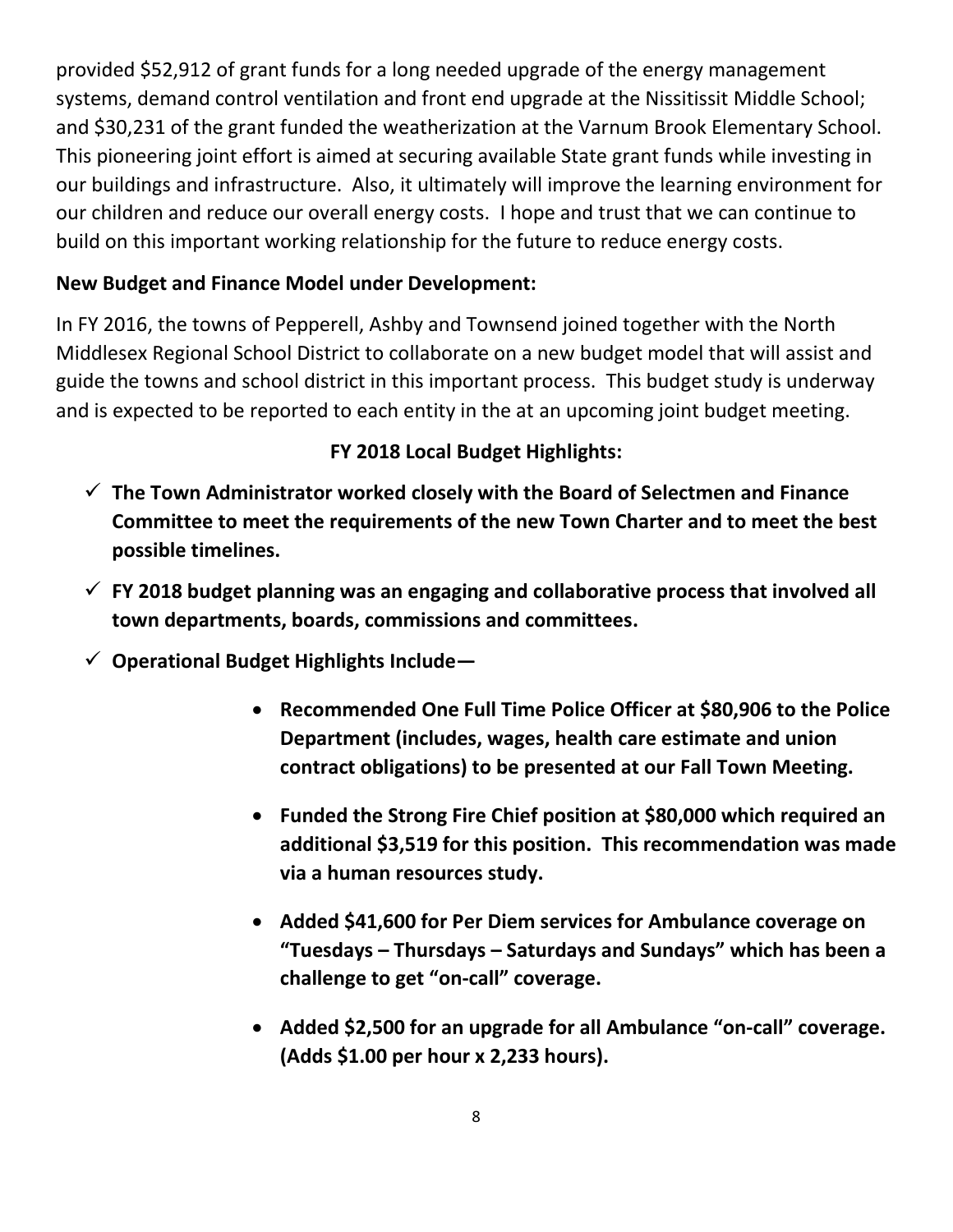- **Maintained our strong commitment to meet the State requirement for local support in FY 2018 for the Lawrence Library. This is the second year of fully funding our library, which added \$45,053 from FY 2016 to FY 2018. The result: the Town will not have to apply for a waiver in FY 2018.**
- **Added \$2,800 for 14 non-union Staff Members increase of \$200 for Longevity.**
- **Funded \$5,539 for a specialized Senior Center Outreach Worker.**
- **Funded a human resources report that made recommendations for upgrades to the "Finance Team"--Town Accountant, \$8,800; Town Assessor, \$2,500; Town Treasurer Collector, \$2,000. Also, we funded recommendations for \$2,000 for the Town Clerk (position studied as a transition from elected to appointed 2016).**
- **Funded \$13,000 for a Personnel Classification Study of all non-union personnel (not previously studied). The last Personnel Classification Study was conducted in 2009.**
- **Funded \$50,000 for a full-time Building Inspector for a comprehensive code enforcement and safety program.**
- **Funded \$69,500 for a full-time certified Town Planner (first full fiscal year).**
- **Funded \$3,000 for new auditing requirements for OPEB.**
- **Capital Plan Budget Highlights Include—**
	- **Funded the third year of a 5 Year Capital Plan at \$235,470 including:**
		- **550,000 for One New Police Cruiser.**
		- **\$26,000 for the Replacement of Bulletproof Vests.**
		- **\$5,000 for the Replacement of New Fire Hose.**
		- **\$11,000 for IV Pumps for Ambulances.**
		- **\$7,000 for One Toughbook Computer for Ambulance.**